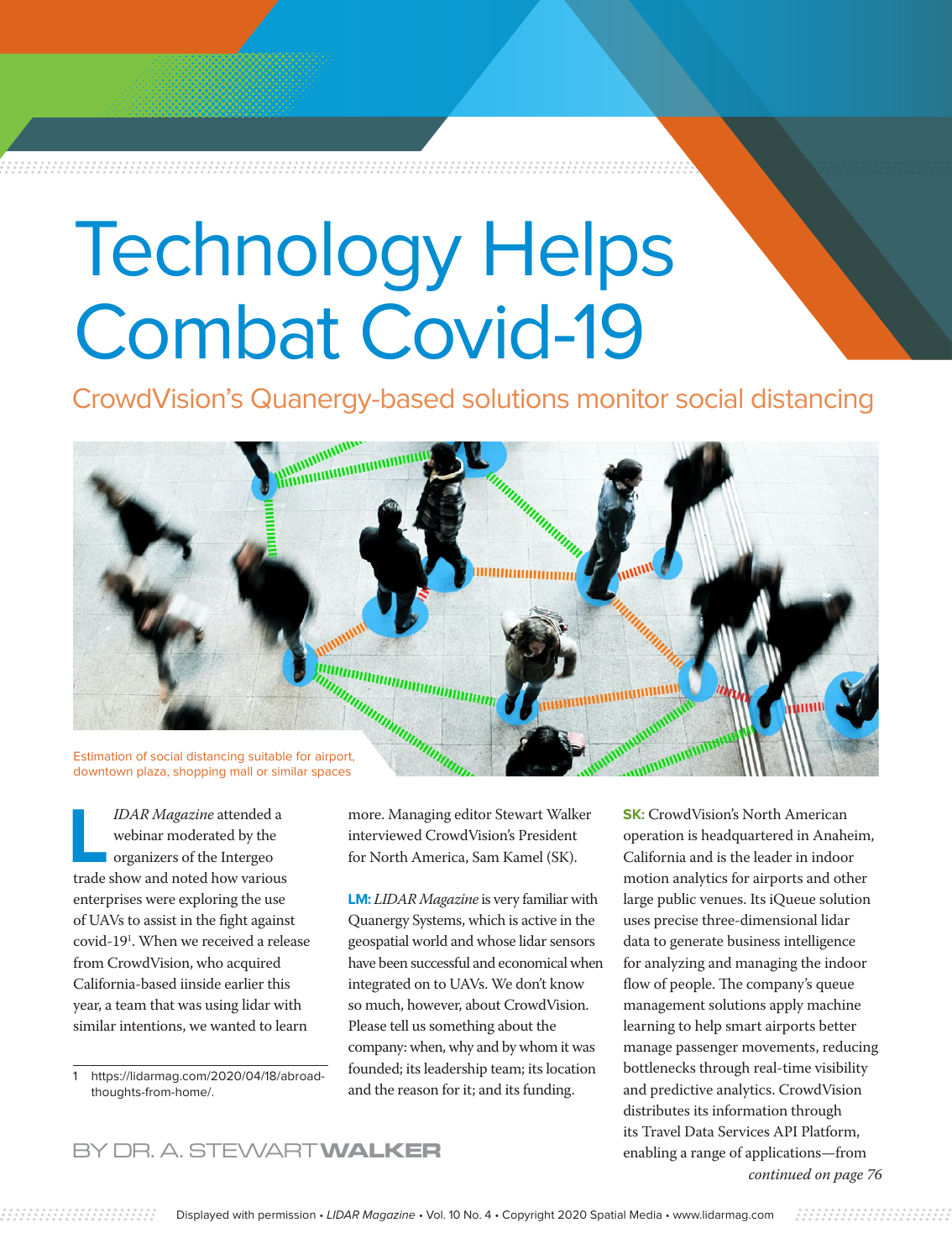

Sam Kamel, CrowdVision's President for North America

ride-share information services to travel-planning solutions—that can forecast wait times and estimate 'time-to-gate'. Using our data, airports are better serving travelers, improving passenger satisfaction and creating new revenue opportunities. *CrowdVision, continued from page 80*

The company has a unique background. Our core group was founded in 1999 by ex-NASA scientists who were instrumental in the creation of today's GPS framework. As experts in outside and inside positioning technologies, they brought with them patents for motion detection and queuing solutions, which have provided for the foundation of CrowdVision's ability to track, monitor and provide analytical insights into pedestrian movements. After several years of supplying human flow solutions for the tourism and retail segments, CrowdVision entered the airport industry in 2013.

CrowdVision currently serves a number of major airports around the U.S., including Charlotte Douglas International Airport (CLT), Indianapolis International Airport (IND), McCarran International Airport in Las Vegas (LAS), Baltimore-Washington International Airport (BWI), Miami International Airport (MIA), Jackson-Medgar Wiley Evers International Airport in Mississippi and Phoenix Sky Harbor. TripIt, the

## 

popular online trip planning and itinerary management app owned by SAP Concur, also utilizes the CrowdVision API to issue wait-time alerts, as well as real-time queuing updates at several major U.S. airports. Based on CrowdVision data, TripIt helps travelers plan their trip and select the best departure time for the airport by letting them know projected wait times at security checkpoints.

CrowdVision North America is led by its CEO, Sam Kamel. Sam has experience as an entrepreneur, Fortune 100 executive, team builder, change agent, innovator, strategist and successful dealmaker. He has been at the center of some of the most disruptive changes in technology at companies such as Netscape, E-LOAN and Microsoft. Over the course of his career, he has raised more than \$75 million in funding, overseen multiple acquisitions, and played a pivotal role in two IPO events. He has also served as a decorated officer in the U.S. Navy. He studied electrical engineering at Cornell, earned his MBA from Harvard and started his professional career at McKinsey & Company.

**LM:** Can you say anything about number of employees, sales, profits, etc? Does CrowdVision generate sufficient revenue from sales, or is there still venture capital involved?

**SK:** CrowdVision's North America team includes 30 people—a mix of cuttingedge software engineers, IoT experts, airport industry gurus, customer service maestros, data analytics scientists and overall enthusiasts for applying technology to solve real-world complex problems. The company is privately funded and does not disclose its financial information.

**LM:** Does CrowdVision supply products, services or both?

**SK:** CrowdVision delivers customers with the right mix of hardware, professional services and software that provides motion data analytics to meet their solution requirements. CrowdVision's iQueue technology utilizes a cloud-based software-as-aservice (SaaS) model to deliver action-



M8 lidar sensor without base from Quanergy Systems—the principal measurement element of CrowdVision's product line

able insights and data to venue and facility managers. Utilizing an intuitive dashboard, these venue and facility managers can monitor, identify and mitigate crowding and congestion.

iQueue utilizes lidar sensors and 3D perception software from Quanergy, a global leader in 3D lidar flow management solutions. Lidar sensors are placed throughout venues and facilities to capture the data necessary for iQueue to assess crowding and people flow.

**LM:** We know that several suppliers of lidars are working on people-counting and crowd-analytics, but CrowdVision's iQueue SafeDistance product is very focused on covid-19. It's gratifying to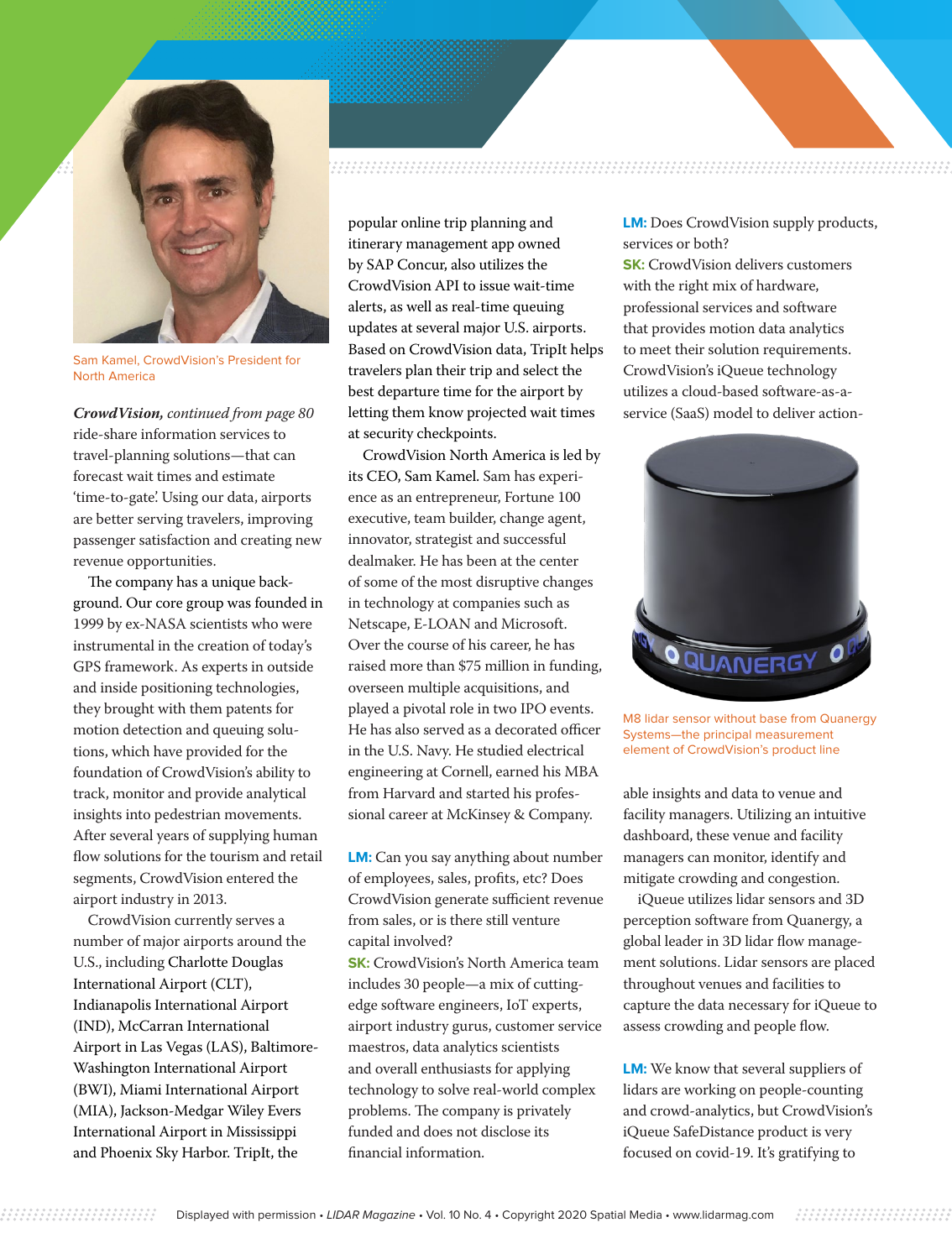

Estimation of social distancing in downtown environment

see high-tech companies leveraging their expertise to make the return to some semblance of normal life less risky. Could you please tell us more about this new product?

**SK:** We recognize that the world will be a very different place once shelter-at-home mandates are lifted and public venues re-open. We wanted to do our part to help restore the public's confidence in going to the airport, a sports arena, or any other venue. When venue and facility managers have real-time crowd density information and predictive analytics, they can take immediate action to uphold proper social spacing. We also believe that making SafeDistance metrics available to the public will restore confidence in venues where indoor social distancing parameters are being properly maintained.

Built on top of CrowdVision's iQueue technology used for monitoring and analyzing passenger flows at airport security checkpoints, iQueue SafeDistance utilizes precise 3D lidar to help airport, venue and facility managers monitor and mitigate crowding and congestion, and maintain safe distancing within their venues.

Using iQueue SafeDistance, building and facility managers can access historical heat maps that highlight zones where crowd spacing falls below configurable parameters, or track real-time spacing between passengers, customers, employees or sports fans to help manage safe social distancing.

**LM:** You say in your press release that iQueue SafeDistance is being tried out at several large airports. How is this going? **SK:** The solution is operating as a beta test in MIA, BWI, IND and CLT. It has become available only recently, so it's still too early to arrive at any conclusions worthy of sharing—but I can tell you the preliminary results are showing accurate data and good social distancing insights. Additionally, the airports and other venues are genuinely interested in the offering. They are concerned about operating their facilities safely when crowds return—and are giving careful consideration as to how to manage it all.

**LM:** iQueue SafeDistance is your latest offering, but it is by no means your only one. Could you please say more about your iQueue and iFlow product families and how they have evolved? How mature would you say they are? **SK:** iFlow, introduced in September 2019, is a comprehensive motion analytics platform that provides airport operators valuable insights into passenger movement for improving service levels, increasing operational efficiencies and enhancing revenue. iFlow utilizes different sensor types in addition to lidar, such as Bluetooth, WiFi, infrared and other technologies.

My colleague Steve Moody, VP of Business Development for CrowdVision, put this well. "iFlow gives airports new insights they've never had before. For instance, the airport concessions director could compare a typical Delta passenger's travel habits to that of a typical Southwest or JetBlue passenger. iFlow will also offer aggregated insights into passenger dwell times, such as how long passengers spend in ticketing versus baggage claim, or versus the gate lounge—all without compromising individual passenger identities."

 Initially, iFlow provides general insights into passenger movement. As CrowdVision continues to add new data sets, such as retail spending, and applies increasingly advanced analytics, the capability of iFlow scales quickly. As iFlow evolves, airport operators will be able to explore trends such as average spending habits of passengers flying to various locations or during different days of the week. For example, iFlow could help airports understand how much time passengers flying to Las Vegas spend in retail versus those flying to Des Moines or Shanghai.